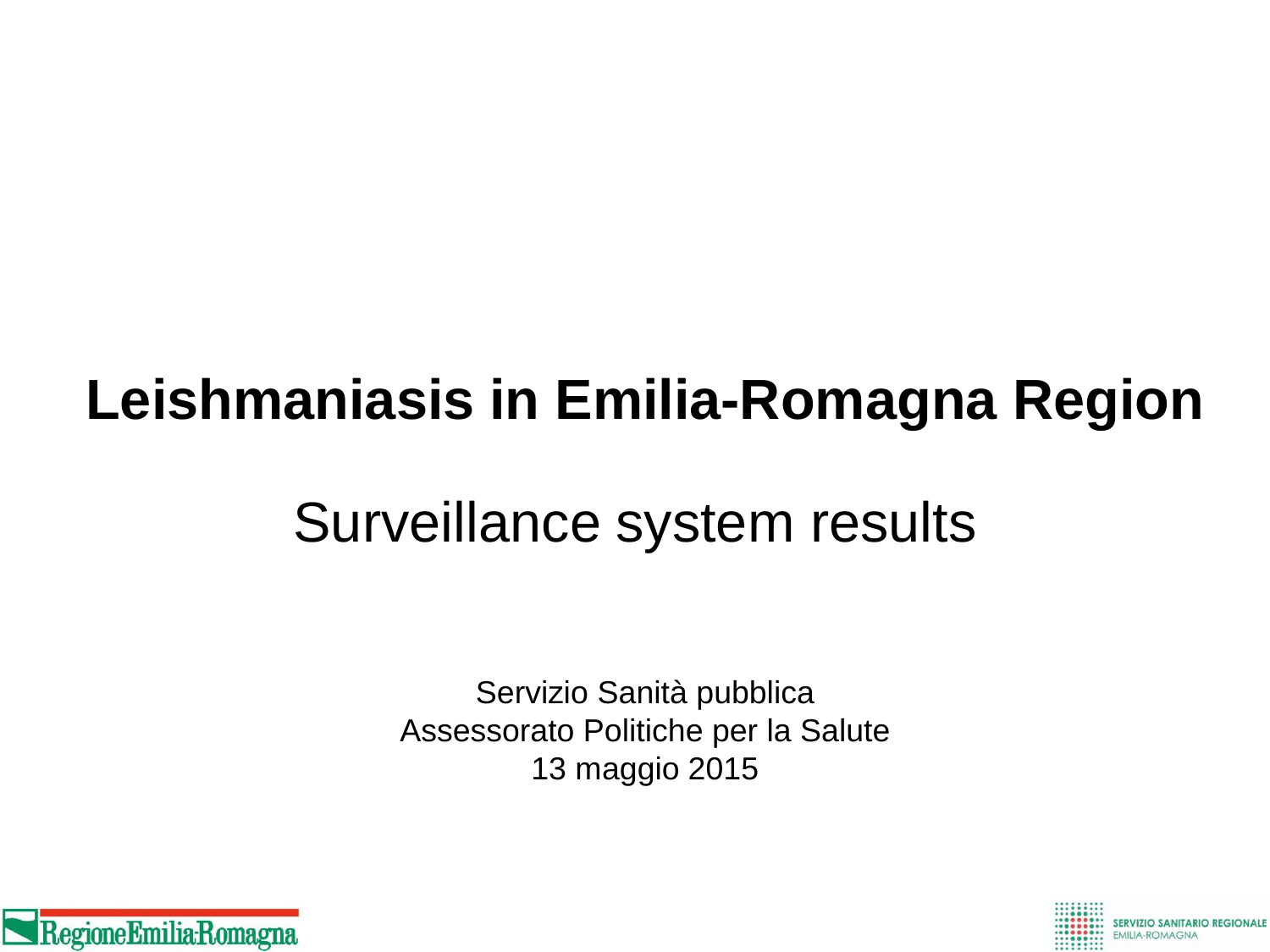## **Emilia-Romagna Region Notified Leishmaniasis cases - 1999-2014\***

|                    | 1999     | 2000 | 2001 | 2002 | 2003 | 2004 | 2005        | 2006 | 2007       | 2008   | 2009 | 2010 | 2011 | 2012 | 2013         | 2014 | <b>TOTALE</b> |
|--------------------|----------|------|------|------|------|------|-------------|------|------------|--------|------|------|------|------|--------------|------|---------------|
| <b>VISCERAL</b>    | <u>.</u> |      | 3    | -    |      | ь    | ᆠ           | 4    | 4          | כ      | 4    | 12   |      | 4    | 30           | 22   | 109           |
| <b>CUTANEOUS</b>   |          |      | ◠    | 0    | ◠    |      | ∽           |      | 4          | ຳ<br>∸ | ว    | ◠    | 4    | 4    | q            | 16   | 59            |
| MUCO-CUTANEOUS     | 0        | 0    |      |      | 0    |      | $\mathbf 0$ |      | 0          | 0      | 0    |      |      |      | $\mathbf{0}$ |      |               |
| <b>UNSPECIFIED</b> |          | 0    | U J  |      |      | ີ    | 4           |      | $\epsilon$ |        | 0    |      |      | 0    | 0            |      | 13            |
| <b>TOTAL</b>       |          |      |      |      | 10   | 10   |             | 11   | 10         | 8      |      | 15   |      | q    | 39           | 38   | 183           |

**Data source: SMI – Public Health Department, Emilia-Romagna Region**

\*updated to 08 May 2015 (consider it for all slides)



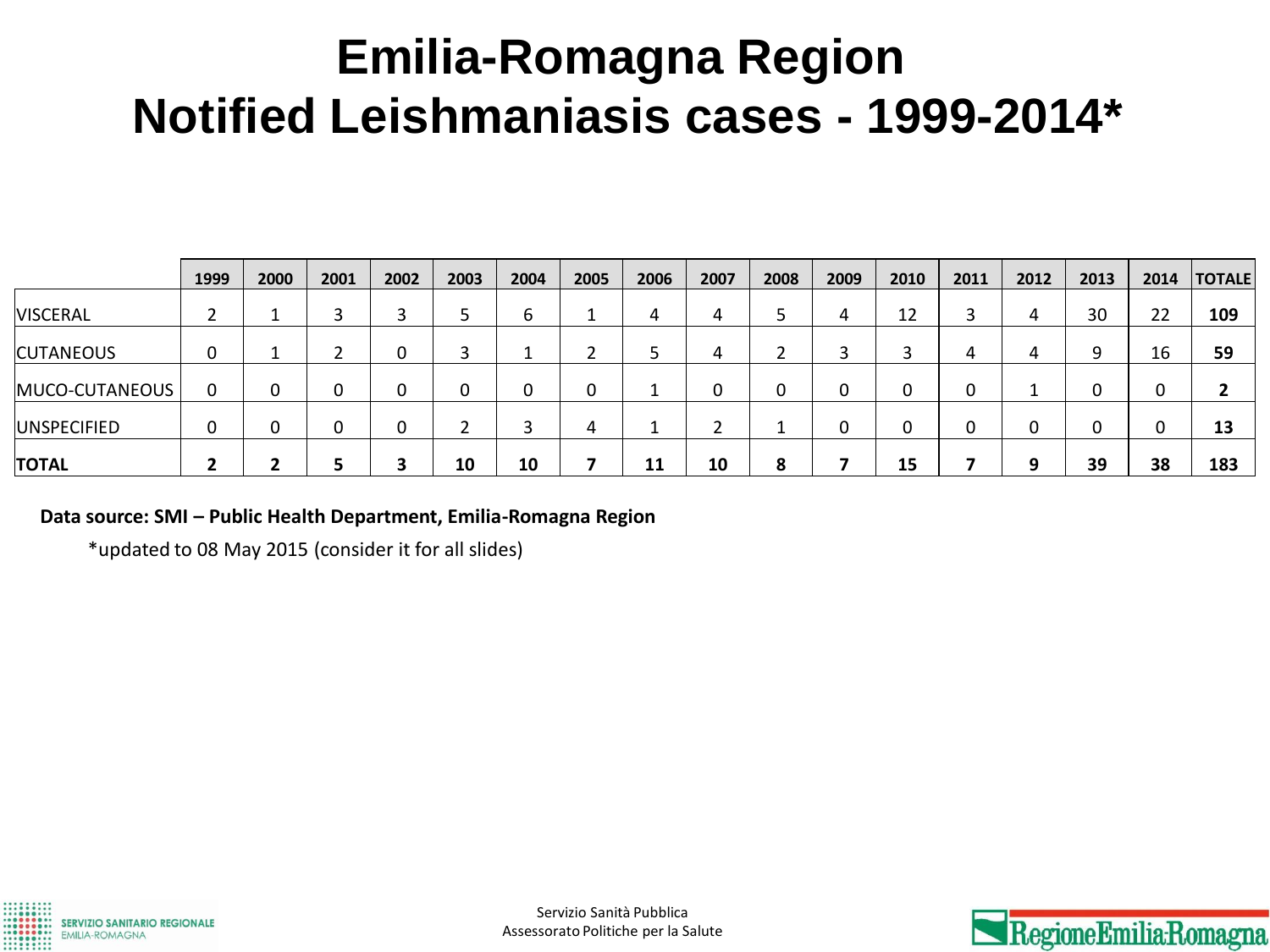

**Regional data source: SMI – Public Health Department, Emilia-Romagna Region National data source: Health Ministery**

In Italy, from 1989 to 2009:

- 114 cases/year of visceral leishmaniasis (with a peak in 2000 equal to 185 cases), with incidence equal to 0,2 cases per 100.000 inhabitants;
- Campania, Lazio and Sicilia Regions contribute for the 75% of the whole cases in 2000s.



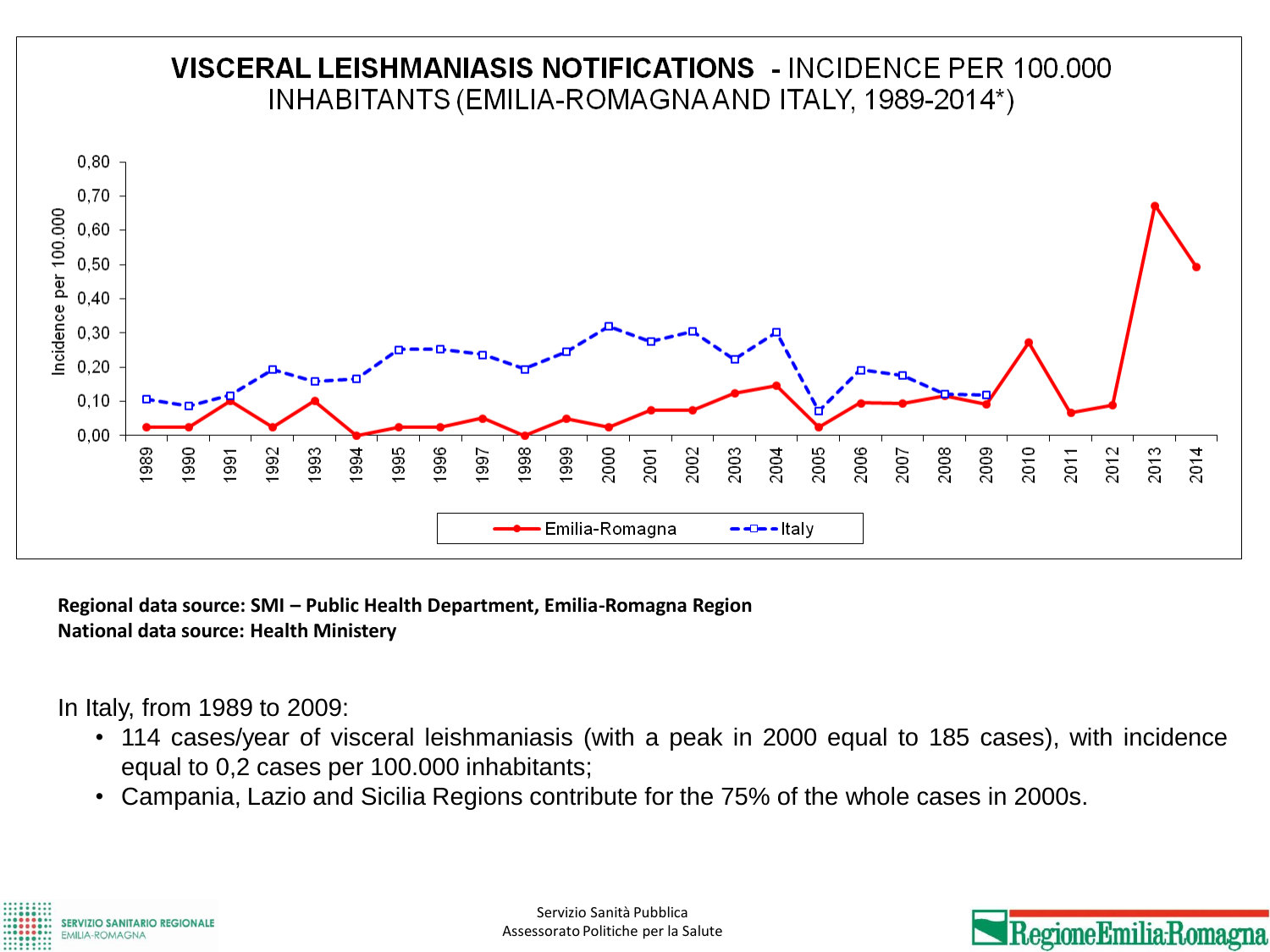

**Regional data source: SMI – Public Health Department, Emilia-Romagna Region National data source: Health Ministery**

In Italy, from 1989 to 2009:

- 32,5 cases/year of cutaneous leishmaniasis (with a peak in 2004 equal to 69 cases), with incidence equal to 0,1 cases per 100.000 inhabitants;
- Sicilia Region contributes for the 50% of the whole cases in 2000s.



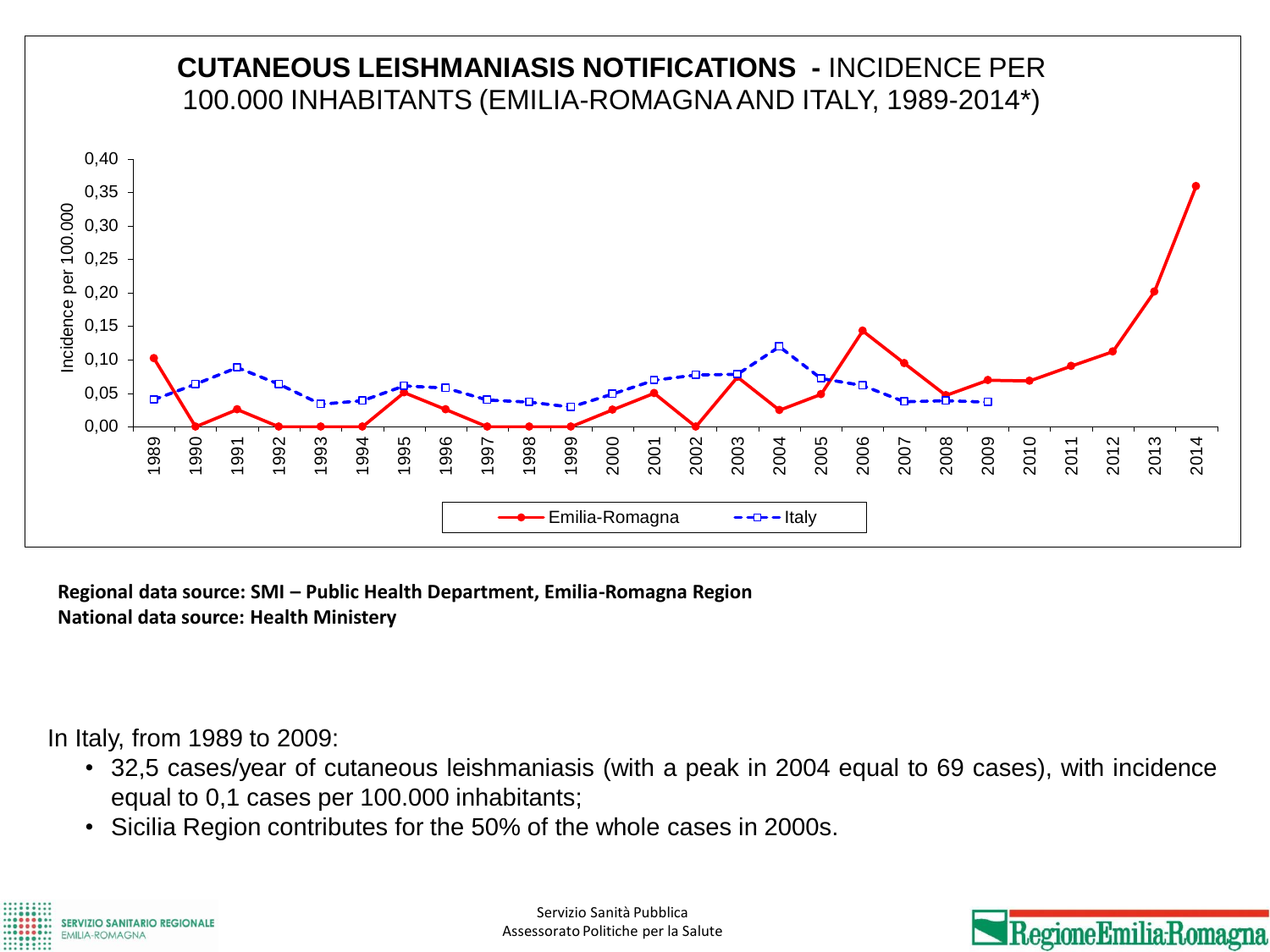## **Home distribution**

#### ALL LEISHMANIASIS NOTIFICATION, BY HOME DISTRIBUTION\*

| <b>HOME HEALTH LOCAL</b> |      |      |      |      |      |      |      | <b>YEAR</b> |                |      |      |      |                          |      |                |      |         |
|--------------------------|------|------|------|------|------|------|------|-------------|----------------|------|------|------|--------------------------|------|----------------|------|---------|
| <b>UNITY</b>             | 1999 | 2000 | 2001 | 2002 | 2003 | 2004 | 2005 | 2006        | 2007           | 2008 | 2009 | 2010 | 2011                     | 2012 | 2013           | 2014 | ∃TOTALI |
| PIACENZA                 |      |      |      | и    |      |      |      |             |                |      | ٠    |      |                          |      |                |      | 4       |
| <b>PARMA</b>             |      |      | 3    |      |      |      |      |             | J.             |      |      | ٠    |                          |      |                |      | 5       |
| <b>REGGIO EMILIA</b>     |      |      |      |      |      | 3    | 3    |             | $\overline{2}$ |      | 2    | л    |                          |      | $\overline{2}$ | 6    | 21      |
| MODENA                   |      |      |      |      |      |      |      |             |                |      | ٠    |      |                          | 2    | 4              | 12   | 25      |
| <b>BOLOGNA</b>           |      | 4    |      |      | 2    | 3    | 2    |             |                | 3    |      | ⇁    | 3                        |      | 19             | 10   | 53      |
| IMOLA                    |      |      |      |      | 3    |      | ٠    |             |                |      |      | h    | ◢                        |      | 4              |      | 14      |
| <b>FERRARA</b>           |      |      |      | 1    |      |      |      |             |                |      |      |      | $\overline{\phantom{a}}$ |      |                |      | 3       |
| RAVENNA                  |      |      |      | 1    |      |      |      |             |                |      |      |      |                          |      | П              |      | 6       |
| <b>FORLI'</b>            |      |      | и    |      |      |      |      | 4           |                |      | ٠    |      |                          |      | $\overline{2}$ | 2    | 14      |
| <b>CESENA</b>            |      |      |      |      |      |      |      |             |                |      |      | 3    |                          | 2    |                |      | 9       |
| RIMINI                   |      |      |      |      |      |      |      |             | 2              | 3    | າ    | A    | -1                       |      | 5              | 4    | 24      |
| <b>EMILIA-ROMAGNA</b>    | 2    | 7    | 4    | 3    | 9    | 10   |      | 11          | 9              | 8    |      | 15   |                          | 9    | 38             | 37   | 178     |

#### VISCERAL LEISHMANIASIS NOTIFICATION, BY HOME DISTRIBUTION \*

| <b>HOME HEALTH LOCAL</b> | <b>YEAR</b>    |      |      |        |      |      |      |      |                          |         |      |      |      |      |                |                          |              |
|--------------------------|----------------|------|------|--------|------|------|------|------|--------------------------|---------|------|------|------|------|----------------|--------------------------|--------------|
| <b>UNITY</b>             | 1999           | 2000 | 2001 | 2002   | 2003 | 2004 | 2005 | 2006 | 2007                     | 2008    | 2009 | 2010 | 2011 | 2012 | 2013           | 2014                     | <b>TOTAL</b> |
| PIACENZA                 |                |      |      | ш      | и    |      |      |      |                          |         |      |      |      | 1    |                |                          | 3            |
| PARMA                    |                |      |      |        |      |      |      |      |                          |         |      |      |      |      |                |                          | 3            |
| <b>REGGIO EMILIA</b>     |                |      |      |        |      | 2    | ٠    |      | $\overline{\phantom{a}}$ |         |      |      |      | 1    | $\mathfrak{p}$ | 5                        | 14           |
| <b>MODENA</b>            |                |      |      |        |      | и    |      | ◠    |                          |         |      |      |      | 2    | 4              |                          | 19           |
| <b>BOLOGNA</b>           |                |      |      |        |      |      |      |      |                          | C.<br>ے |      | ь    |      |      | 15             | ∍                        | 31           |
| IMOLA                    |                |      |      |        | 2    |      |      |      |                          |         |      | າ    |      |      | 4              |                          | 11           |
| <b>FERRARA</b>           |                |      |      | Ŧ.     |      |      |      |      |                          |         |      |      | Ŧ    |      |                |                          | 3            |
| <b>RAVENNA</b>           |                |      |      | и<br>T |      | ٠    |      |      |                          |         |      |      |      |      | и              | $\overline{\phantom{a}}$ | 4            |
| <b>FORLI'</b>            |                |      |      |        |      | и    |      |      |                          |         |      |      |      |      | ٠              |                          | 4            |
| <b>CESENA</b>            |                |      |      |        |      |      |      |      |                          |         |      | 2    |      |      | и              |                          | 5            |
| <b>RIMINI</b>            |                |      |      |        | ٠    |      |      |      |                          |         | າ    |      |      |      | $\overline{2}$ | ∍                        | 10           |
| <b>EMILIA-ROMAGNA</b>    | $\overline{2}$ |      | 7    | 3      | 4    | 6    |      |      | 4                        | 5.      | 4    | 12   | 3    | 4    | 30             | 22                       | 107          |

\*In these tables were considered all subject with home or residence in Emilia-Romagna. If home and residence were not equal, home was considered.

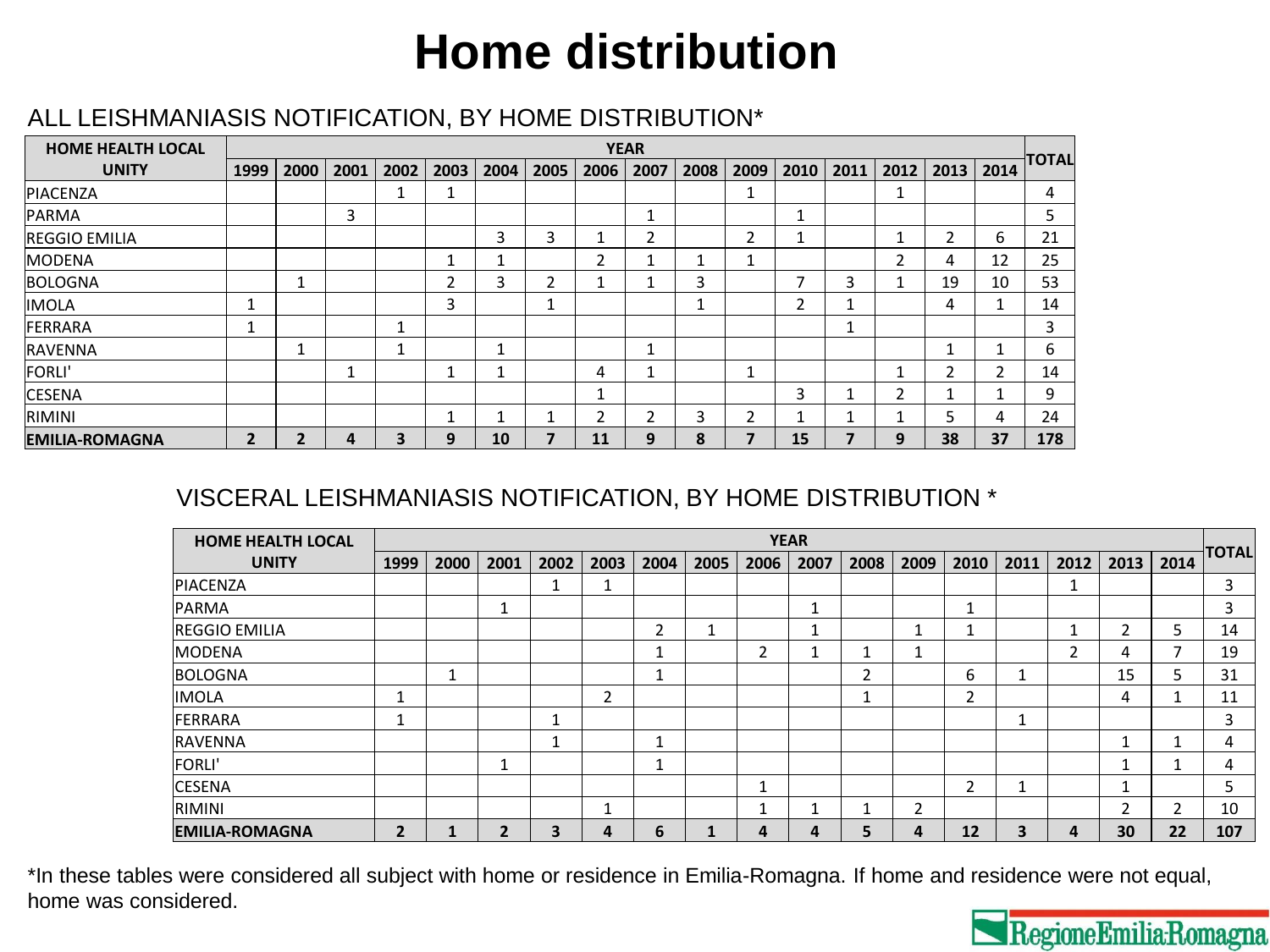### **Sex and Age Distribution**



RegioneEmilia-Romagna